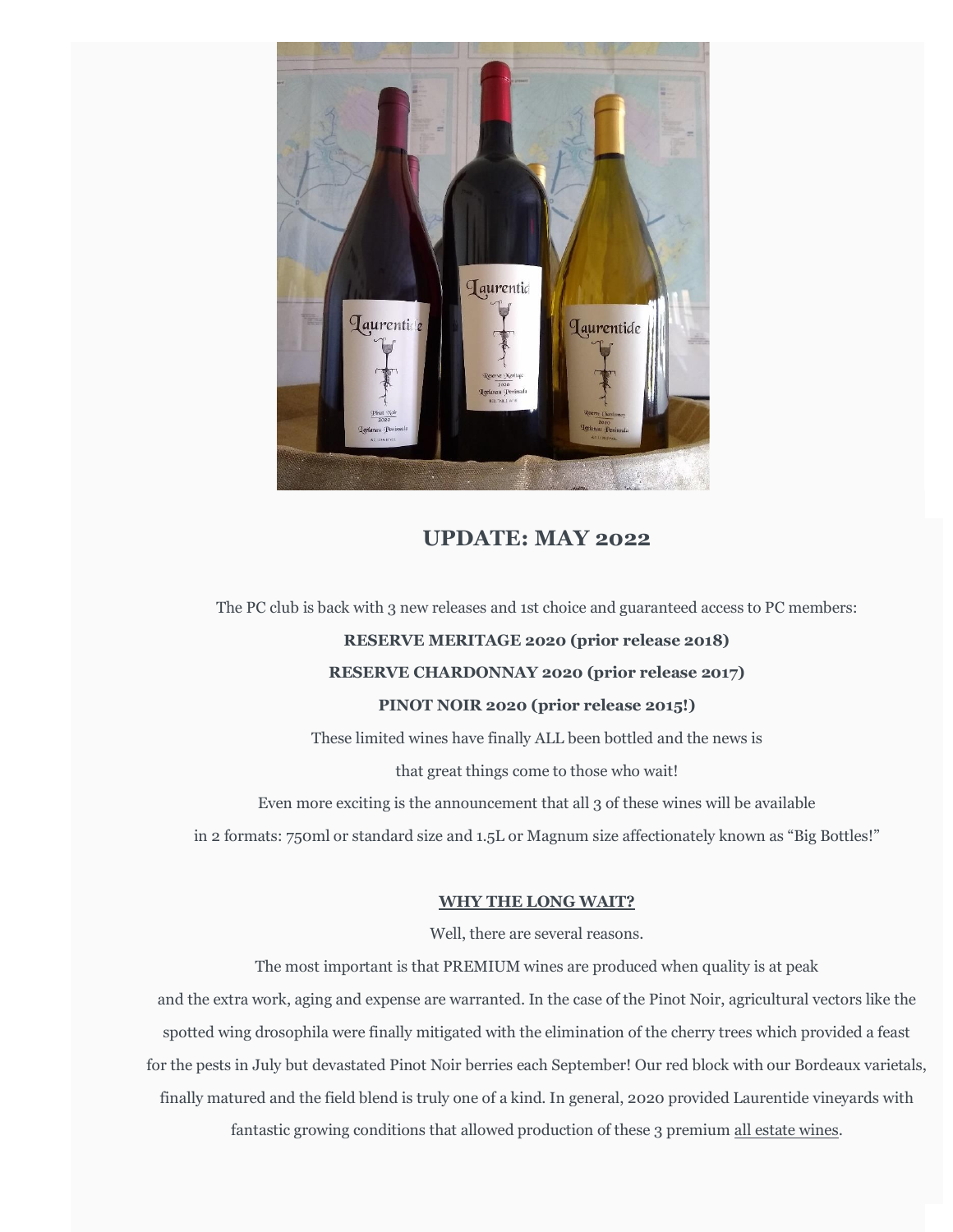#### **WHY THE BIG BOTTLES?**

Well, there are several reasons! The most important is that when you purchase 2 sizes of bottle for aging, you can drink the smaller bottle earlier and SAVE the larger as it ages more slowly (volume/air/cork ratios….). Magnums are a fantastic format for parties, celebrations, special events and are just great fun! Plus double bottles are a little "greener" with less packaging and glass to recycle! We have spent considerable time developing a new oak program which resulted in an injection of a variety new French barrels of unparalleled pedigree chosen to flatter and draw

out the best expression of our Leelanau fruit and wine style with an elegant European touch.

We urge all members to purchase both sizes of all 3 types and cellar them for some time in their libraries to compare and contrast. The flavor profiles will be delicious to uncork!

#### **HOW TO BE A PC MEMBER:**

**A.** If you are an existing member of the PC club, we hope you will be able to start picking these wines up mid February. The exact starting date will be sent in a reminder note.

**B.** If you are an active LLWC member but not a PC member please join! The PC club signup is complimentary for existing LLWC members. Email, phone or click the link below to become a PC member too and receive annual premium wines at PC club prices!

**C.** If you are not a LLWC member, you are also very welcome to join the PC club and the signup fee is \$50. Join our standard club, the Laurentide Lovers Wine Club (LLWC) and the PC signup fee is waived!

For this release, the pickup time frame will be extended until the end of May unless notified and prepaid. We will have these bottles opened for complimentary PC member tasting. Please make an appointment online to fully experience these wines in a seated setting.

## **YES I WANT TO BE PC MEMBER**

#### **NITTY GRITTY DETAILS:**

# **THE PC CLUB RELEASE PICKUP WILL CONSIST OF ANY COMBINATION OF THE 3 PC WINES IN THE 2 SIZES TOTALING A CASE.**

1. For example, 3 Magnums of Pinot Noir plus 3 Reserve Chardonnay standard bottles plus 3 Reserve Meritage standard bottles equals a case. For another example, 2 Magnums of Pinot Noir, 2 Magnums of Reserve Chardonnay and 2 Magnums of Reserve Meritage also qualifies as a case.

2. You are NOT required to purchase all 3 varietals; thus if you are not a white wine lover, ANY case combo of the reds will satisfy the PC club requirement.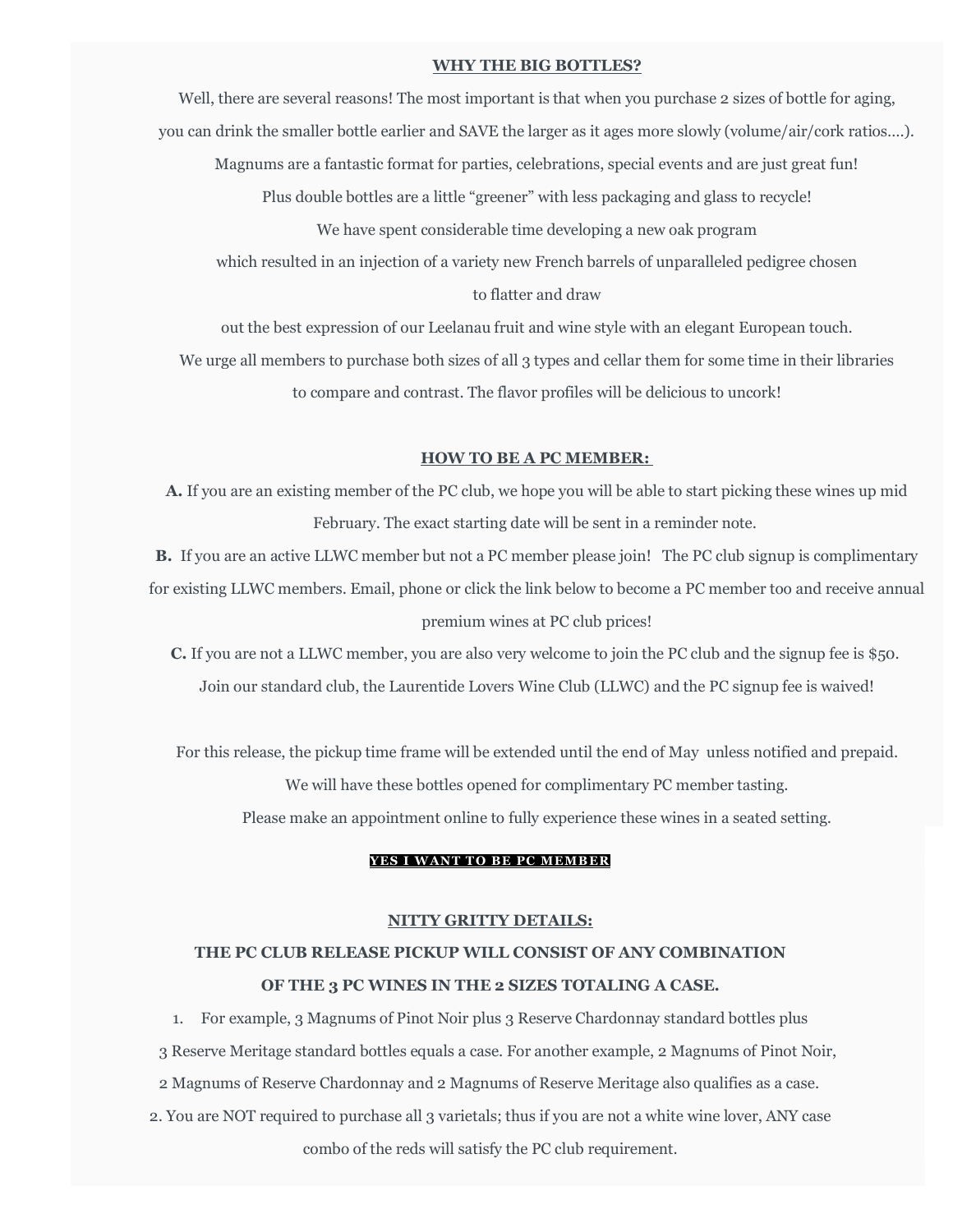3. Once you have satisfied this **annual club case** requirement, you will be able to continue to purchase the PC wines with the PC discount on the release price

regardless of any changes in price at the tasting room until the next PC club release.

# **RELEASE PRICES: THE DISCOUNT FOR PC MEMBERS WILL BE 25% OFF THE RELEASE PRICE:**

**RESERVE MERITAGE 2020 std 750ml/Magnum 1.5L Release Price: \$40/\$60 PC member: \$30/\$45**

**RESERVE CHARDONNAY 2020 std 750ml/Magnum 1.5L Release Price: \$30/50**

**PC member: \$22.50/\$37.50**

**PINOT NOIR 2020 std 750ml/Magnum 1.5L Release Price: \$35/\$55 PC member: \$26.25/\$41.25**

## **SHIPPING DETAILS:**

If you are not able to pickup anytime in May,

we will ship the wines in June (unless notified and prepaid to hold).

However, due to shipper box constraints and bottle safety concerns, members that choose to ship will

be limited to 12 standard bottle size combinations of the PC wines only. These standard size bottle

cases will be shipped COMPLIMENTARY. Note: we will hold Magnum size bottles prepaid

indefinitely until pickup if so desired.

Thank you for understanding.

**Yes, it is a lot of information. Please email or call if you have questions.**

**We are very excited to expand our choices of luxury wines for you to enjoy for years to** 

**come.**

**Cheers!**

**Susan and Bill Braymer**